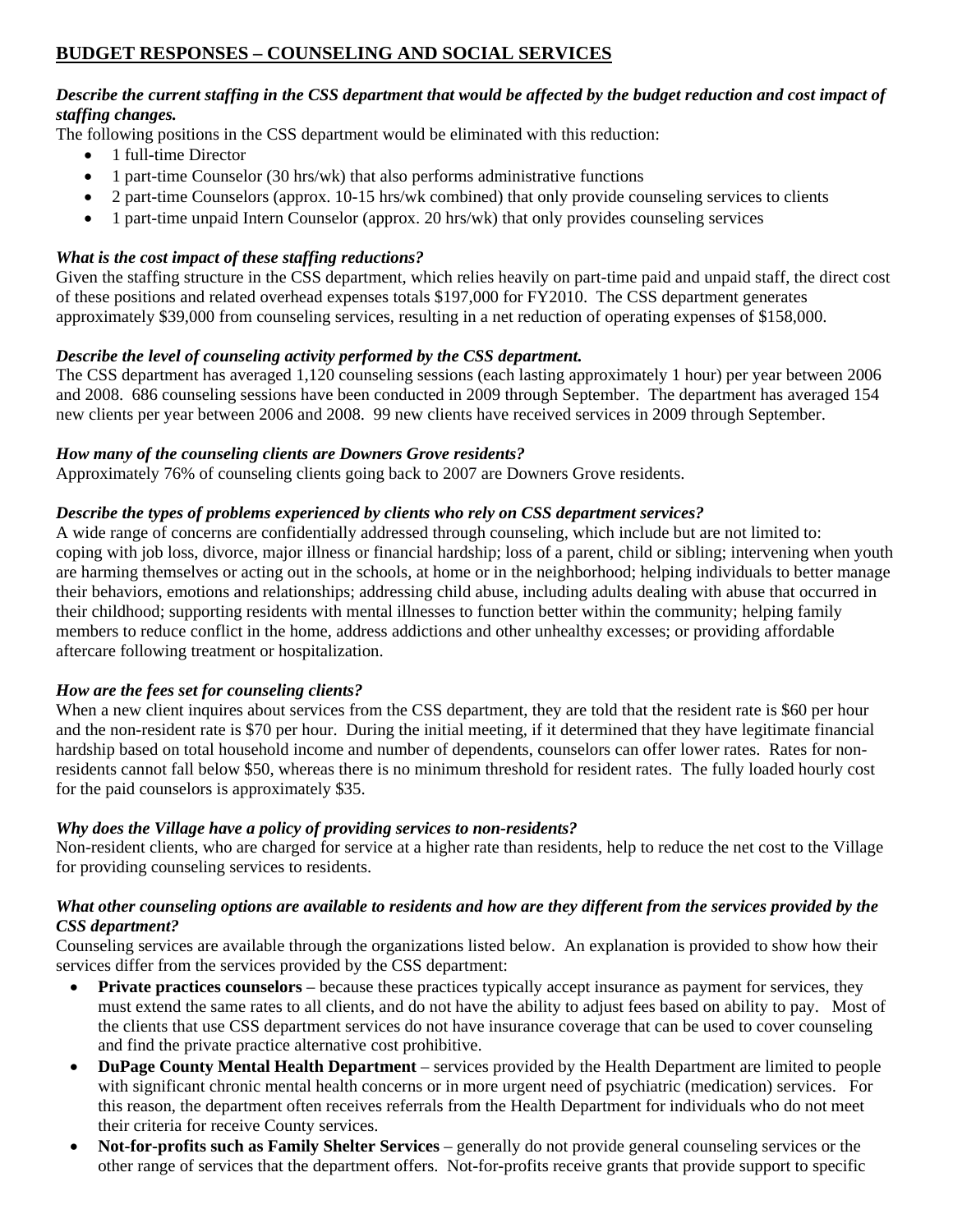services with each agency addressing a unique concern such as: domestic violence, child abuse & foster care, sexual abuse and rape counseling services, addiction treatment, people with disabilities or developmental delays, homeless, etc.

## *What are the primary factors that make a client select the CSS Department from which to receive services?*

As indicated above, the CSS Department is unique because the services are either 1) more affordable, 2) more accessible (in terms of location and scheduling convenience) and 3) appeal to a broader range of clients (who may not qualify for services at other entities). For a large number of the clients that the CSS department services, there are functionally no other similar services in the community available to them.

#### *What would the likely impact be if the people who receive services from the CSS department are no longer able to because this service is eliminated?*

It is difficult to measure and predict the impact of this program elimination. It is likely that some of the clients that currently rely on the department for services may demand response or require services from other public service functions, such those provided by as law enforcement, emergency medical services, the townships, DuPage County, or the schools.

#### *Describe any other non-counseling services performed by the department that would be eliminated.*

The following table lists other services provided by the department and how they would be handled with the elimination of counseling services

| <b>Service</b>                                            | Plan                                                 |
|-----------------------------------------------------------|------------------------------------------------------|
| Information and referral for social service inquiries     | Will be performed by other Village customer          |
|                                                           | service functions, with less ability to provide      |
|                                                           | information directly                                 |
| Senior citizen assistance, including production of Senior | Will be evaluated and, if maintained, reassigned to  |
| Resource Guide and coordinating services and referrals    | another department for completion                    |
| Administer District 99 Alternative to Smoking Suspension  | Will discuss options with District 99                |
| Program                                                   | representatives, service will likely be eliminated.  |
| Salvation Army Representation for DG (currently           | Will discuss options with Salvation Army             |
| administers disbursements and provides financial          | representative and identify other possible providers |
| networking)                                               | (i.e. Townships)                                     |
| Domestic violence follow-up                               | Will be evaluated and essential services provided by |
|                                                           | the Police Department                                |
| Home Chore Program administration                         | Will be evaluated and, if maintained, reassigned to  |
|                                                           | another department for completion                    |
| Neighbor dispute resolution services                      | Will be evaluated and, if maintained, reassigned to  |
|                                                           | another department for completion                    |
| <b>Staff liaison to Human Services Commission</b>         | A new staff liaison will be assigned                 |
| Youth in Government Program administration                | Will be reassigned to another department for         |
|                                                           | completion                                           |
| Prentiss Creek Resource Center Management and Grant       | Will be managed by staff in the Police Department    |
| Administration                                            | with support from the Village Grants Coordinator     |

## *If the Council approved the budget with the elimination of the Counseling function, describe the transition plan that would be implemented.*

In advance of the approval of the budget, if it is possible or likely that the CSS department will be eliminated, Manager's Office staff will work with the Director to develop a comprehensive plan for outreach to key stakeholders who will be impacted. Appropriate communication may begin prior to final budget adoption to ensure that external agencies have adequate lead time to make any necessary adjustments to their operations. The plan will be implemented expeditiously once budget adoption occurs with close coordination between the Manager's Office and Director to ensure that all programs and activities are terminated or transitioned to other responsible parties in the most reasonable manner possible. Assuming his willingness and availability, the Director will be retained until such activities are finalized to the satisfaction of the Village Manager.